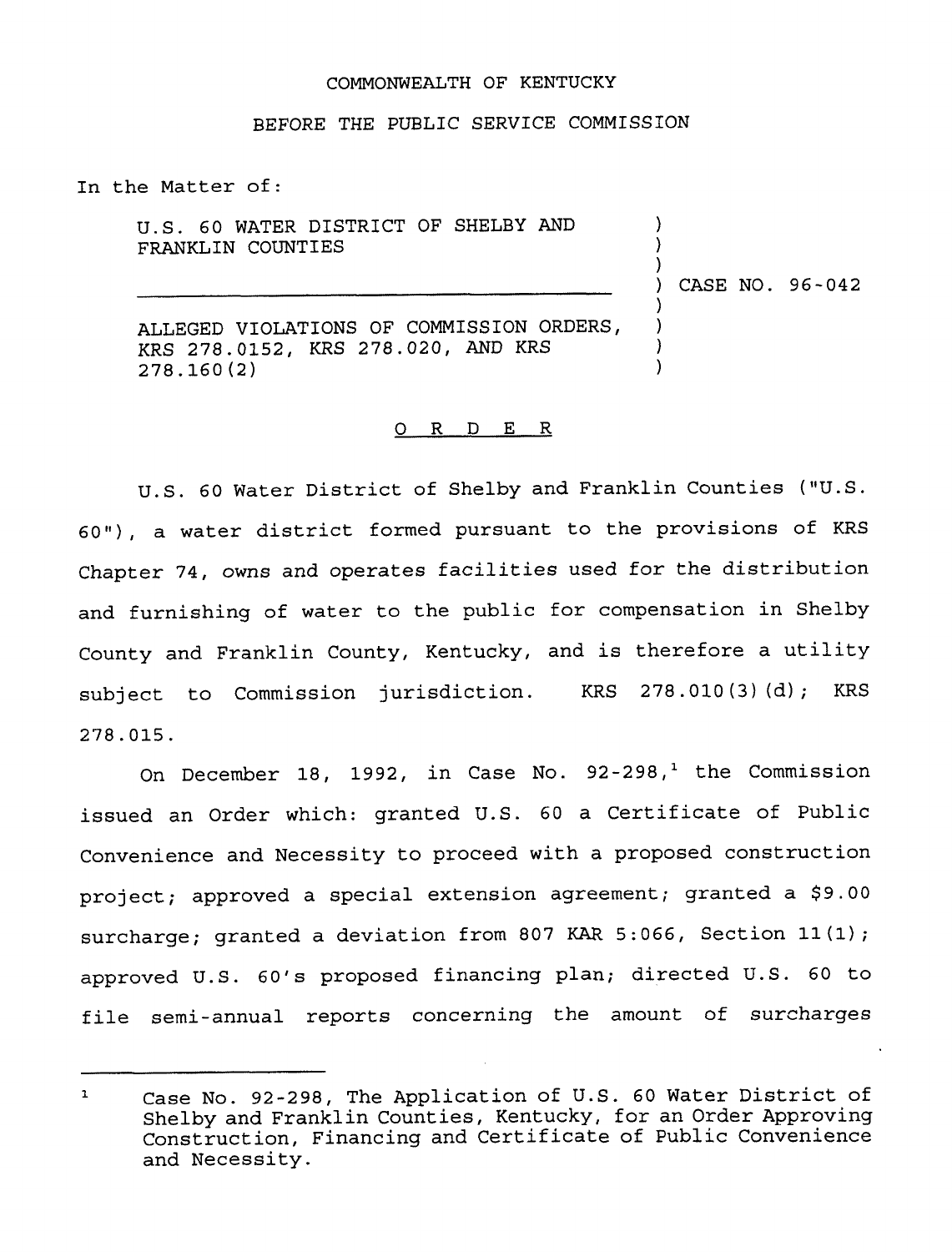collected; directed U.S. 60 to collect a \$400 tap-on fee per customer until completion of the approved construction project, with any amount already paid over \$400 to be refunded; and placed additional requirements on U.S. 60.

On July 9, 1993, in Case No. 93-149, $^2$  the Commission issued an Order which: granted U.S. 60 a Certificate of Public Convenience and Necessity to proceed with a proposed construction project; approved a special extension agreement; granted a  $$9.00$  surcharge; granted a deviation from <sup>807</sup> KAR 5:066, Section 11{1);approved U.S. 60's proposed financing plan; directed U.S. <sup>60</sup> to file semiannual reports concerning the amount of surcharges collected; and placed additional requirements on U.S. 60.

KRS 278.0152 permits a water utility to charge a "tapping fee" for installing service to its customers, "subject to the approval of the commission." KRS 278.020 prohibits a utility from beginning the construction of any plant, equipment, property or facility for furnishing service to the public until it has obtained <sup>a</sup> certificate of public convenience and necessity from the Commission. KRS 278.160{2) requires a utility to charge only the rates prescribed in its filed schedules.

On June 26, 1995, Commission Staff initiated a review of U.S. 60's surcharge procedures and collections. In its Report on Review of Surcharges, which is appended hereto, Commission Staff noted

 $\overline{2}$ Case No. 93-149, The Application of U.S. 60 Water District of Shelby and Franklin Counties, Kentucky, for an Order Approving Construction, Financing and Certificate of Public Convenience and Necessity.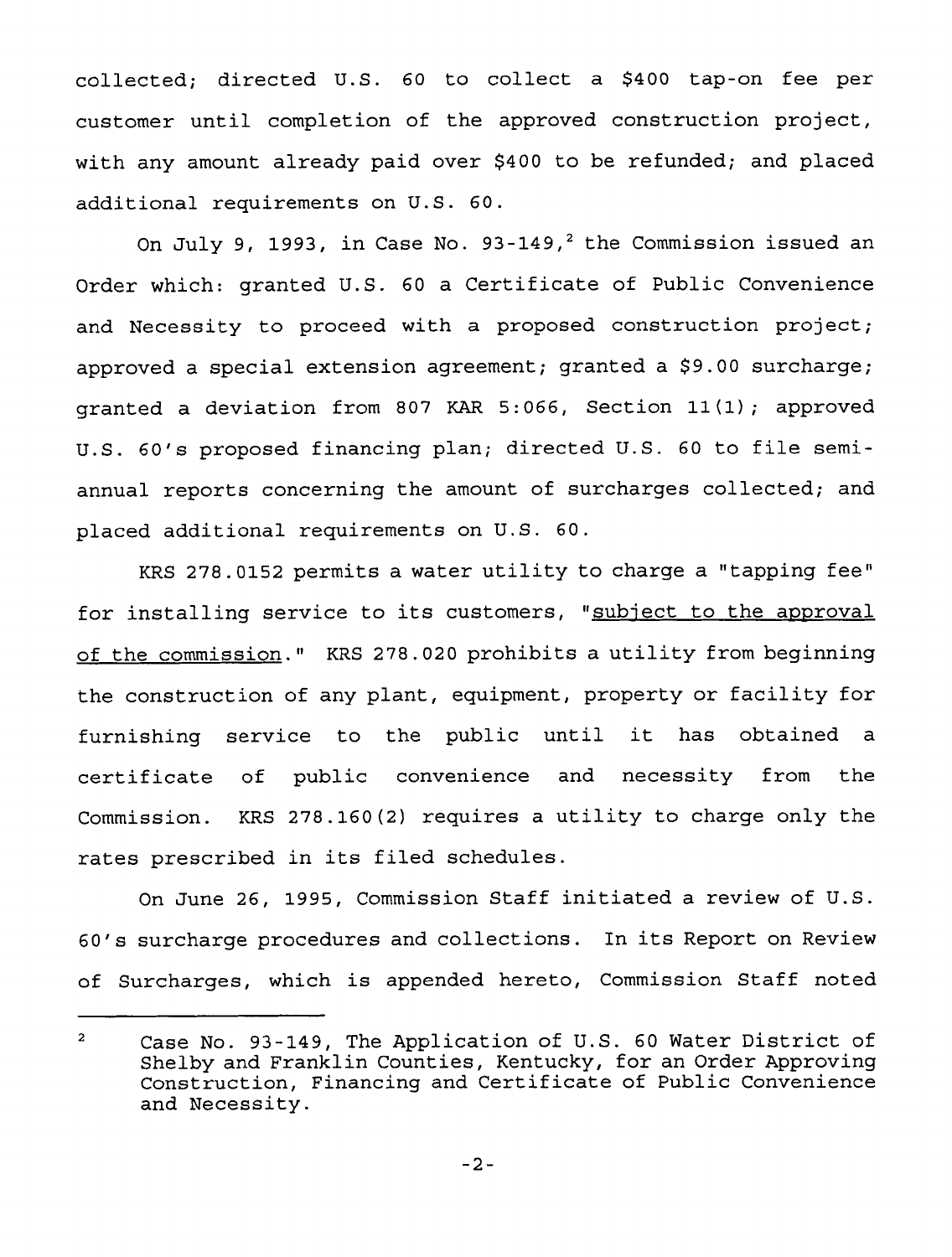apparent violations of the Commission's final Orders in Cases No. 92-298 and No. 93-149, as well as violations of KRS Chapter  $278<sup>3</sup>$ 

Having reviewed the report and being otherwise sufficiently advised, the Commission finds that a prima facie showing has been made that U.S. 60 violated the Commission's final Orders in Case No. 92-298 and No. 93-149, as well as KRS 278.0152, KRS 278.020, and KRS 278.160(2).

The Commission, on its own motion, HEREBY ORDERS that:

1. U.S. <sup>60</sup> shall appear before the Commission on April 10, 1996, at 9:00 a.m., Eastern Daylight Time, in Hearing Room 1 of the Commission's offices at 730 Schenkel Lane, Frankfort, Kentucky, for the purpose of presenting evidence concerning the alleged violations of the Commission's final Orders in Cases No. 92-298 and No. 93-149, KRS 278.0125, KRS 278.020, and KRS 278.160(2), and of showing cause why it should not be subject to the penalties prescribed in KRS 278.990(1) for these alleged violations.

2. U.S. 60 shall submit to the Commission, within 20 days of the date of this Order, a written response to the allegations

 $\overline{\mathbf{3}}$ By failing properly to file the semi-annual reports on the amount of surcharge collections, the District appears to have violated the final Orders in Cases No. 92-298 and No. 93-149. By charging <sup>11</sup> customers the incorrect tap-on fee, the District appears to have violated the final Order in Case No. 92-298 as well as KRS 278.0152 and KRS 278.160(2). By billing \$ 1,224 in surcharges prior to the date the surcharge went into effect, the District appears to have violated the final Order in Case No. 92-298 as well as KRS 278.160(2). By beginning construction prior to receiving a Certificate of Public Convenience and Necessity, the District appears to have violated KRS 278.020.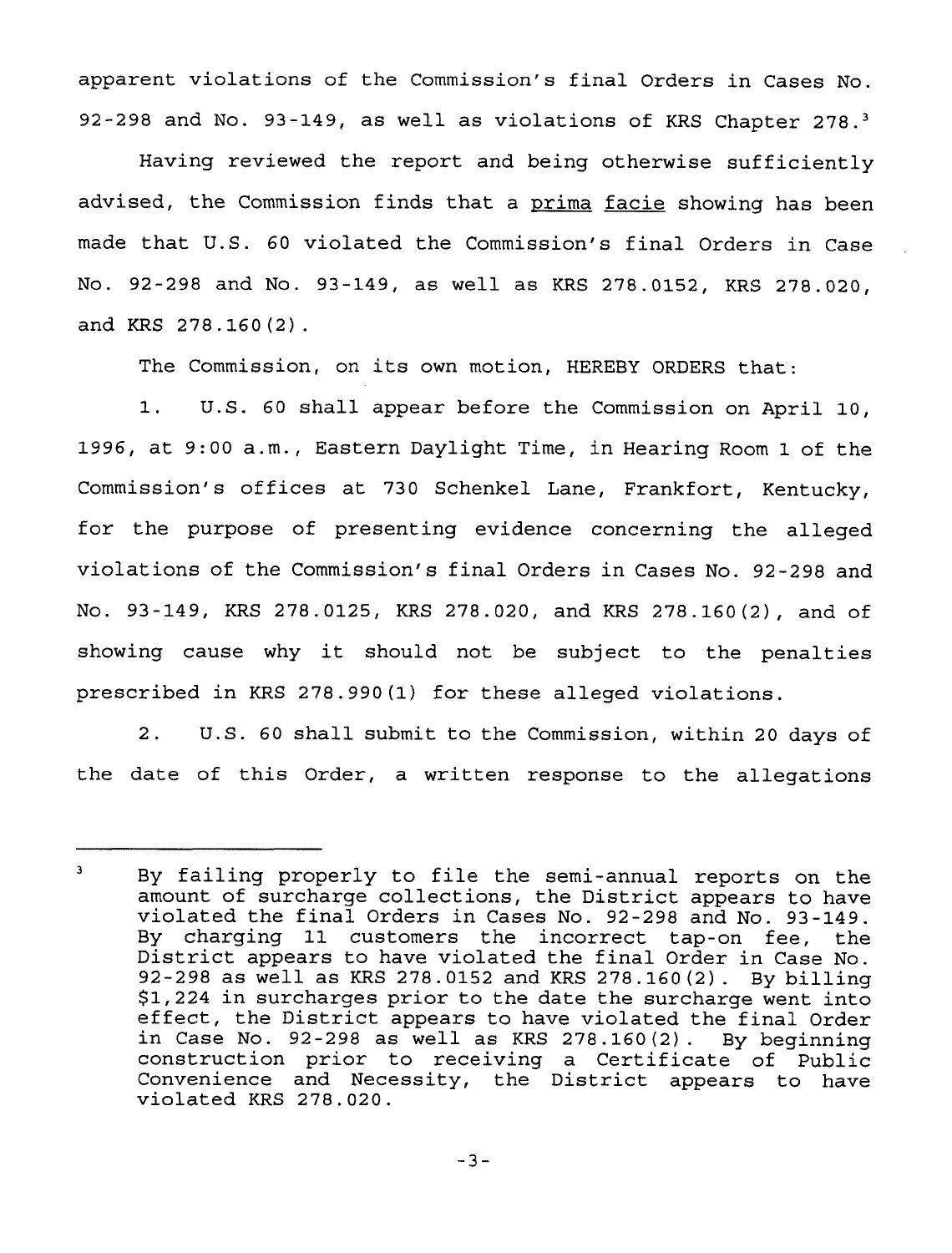contained herein and to the contents of the Report on Review of Surcharges.

3. The Report on Review of Surcharges, which is appended hereto, is made part of the record of this proceeding.

4. Any motion requesting an informal conference with Commission Staff to consider the simplification of issues or any other matters which may aid in the handling or disposition of this proceeding shall be filed with the Commission no later than <sup>20</sup> days from the date of this Order.

Done at Frankfort, Kentucky, this 13th day of February, 1996.

PUBLIC SERVICE COMMISSION

la K Breat

Chairma

Vice Chairma

ATTEST:

Executive Director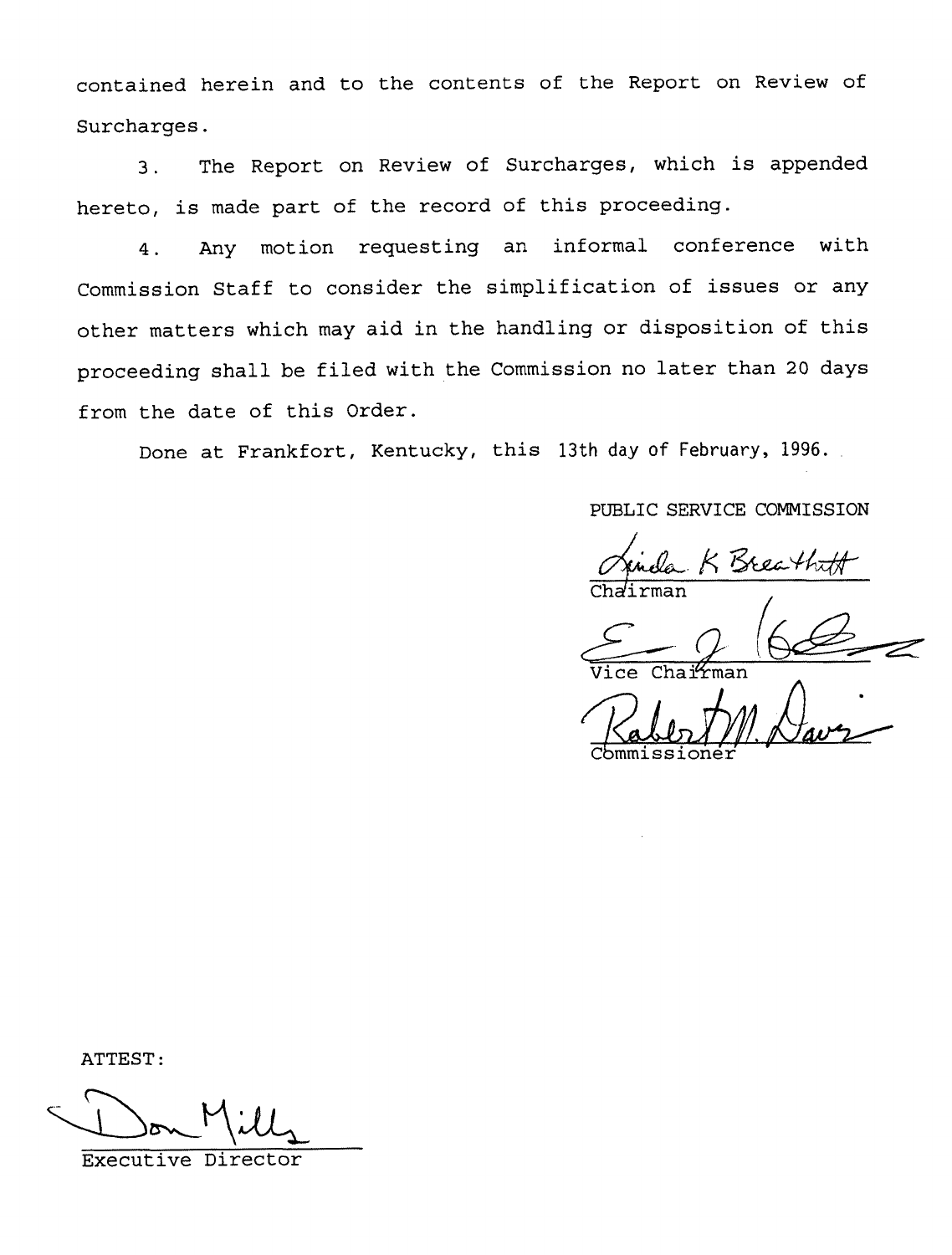AN APPENDIX TO AN ORDER OF THE KENTUCKY PUBLIC SERVICE COMMISSION IN CASE NO. 96-042 DATED FEBRUARY 13, 1996

# REPORT ON REVIEW OF SURCHARQES FOR U. S. 60 WATER DISTRICT OF SHELBY AND FRANKLIN COUNTIES

#### BACKGROUND

Since 1992, U. S. 60 Water District of Shelby and Franklin Counties has financed two waterworks projects through a somewhat unusual mechanism. In Case Number 92-298, the Commission approved a proposed construction project and a surcharge on the customers to be served by the project. The district's financing plan consisted of <sup>a</sup> \$444,000 loan from Kentucky Infrastructure Authority ("KIA") and a contribution from the prospective customers of \$56,000 with a portion of the debt service to be paid through a \$9.00 monthly<br>surcharge. The Commission's order expressed the intention of The Commission's order expressed the intention of reviewing the financing plan in operation.

The district requested and received approval for the second construction project in Case Number 93-149 which also included a surcharge on the customers served by the project. The project was funded with a \$237,000 loan from Kentucky Association of Counties Leasing Trust ("KACoLT") and a contribution of \$33,475 from the prospective customers with a portion of the debt service to be paid through a \$9.00 monthly surcharge. The final order in that case also stated that the Commission would be reviewing the financing plan.

### APPROACH

A review of the surcharge projects was initiated on June 26, 1995 with <sup>a</sup> field visit to the district's office by Beverly Davis and Scott Lawless of the Financial Audit Branch of the Financial Analysis Division. <sup>A</sup> follow-up visit was made on August 1, 1995 by Records examined during the field visits included special extension contracts, bank statements, billing records, surcharge reports, and loan statements.

# CN 92-298 SURCHARGE

During the hearing, the district testified it had collected tap-on fees ranging from \$450 to \$550 from potential customers although the determination of the surcharge needed was based on a tap-on fee of \$40Q per customer. The Commission's final order dated December 18, 1992, directed the district to collect <sup>a</sup> tap-on fee of \$400 per customer prior to the completion of the extension and to refund any amounts over \$400 that had already been collected.

In <sup>a</sup> letter to KIA dated March 24, 1993, the district reported collecting \$50,800 in tap-on fees. A review of the special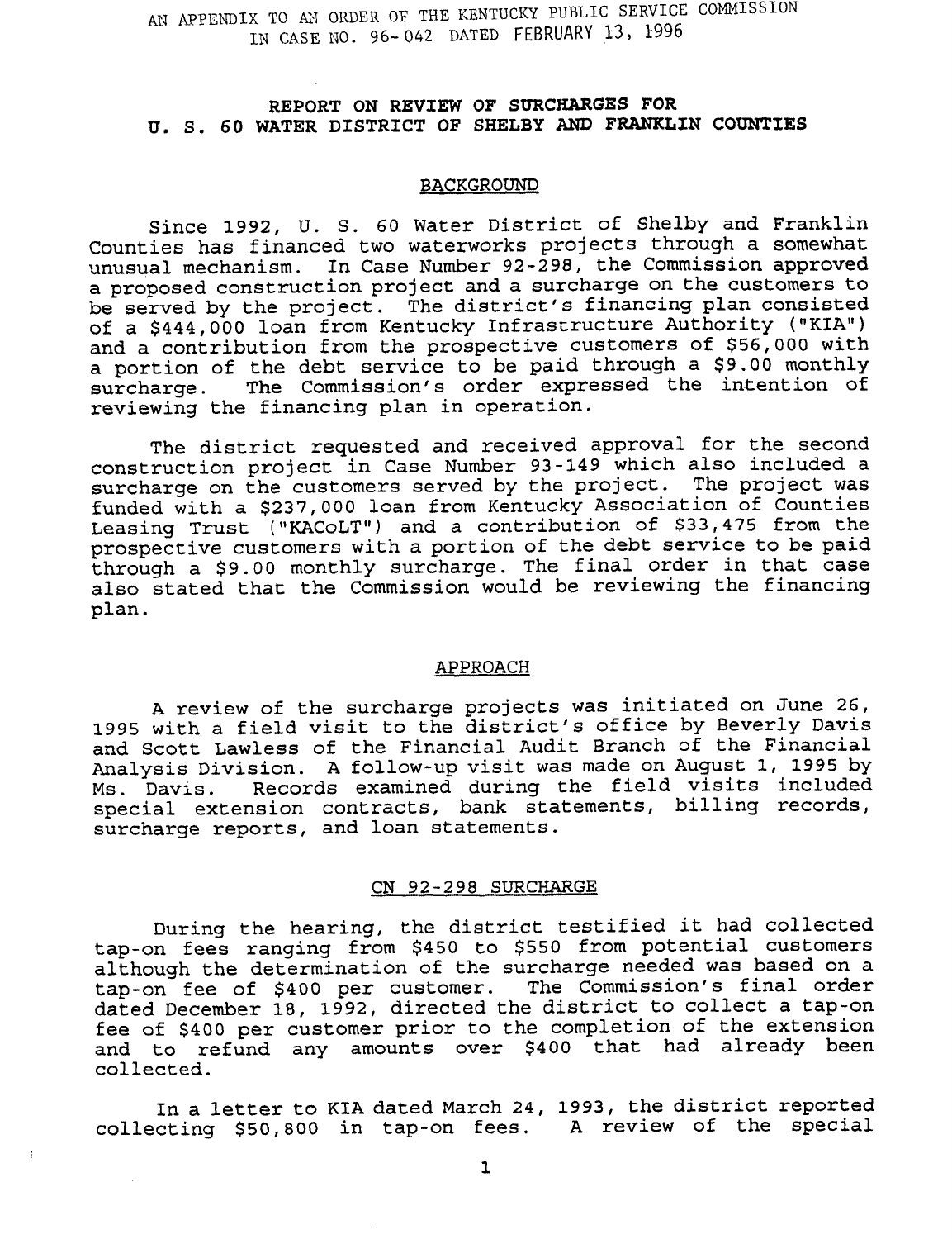extension contracts reveals that 128 customers had agreed to connect to the project by that date. If \$400 had been collected from each of those 128 customers, a total of \$51,200 would have been collected by that date. This estimate differs by only \$<sup>400</sup> from the amount reported by the district. Based on this test, it appears that through March 24, 1993, the district was in compliance with the Commission's order regarding the collection of a \$400 tapon fee.

The district's office manager advised that the construction project was completed in December 1993. According to the special extension contracts, a tap-on fee of \$515 was collected from at least eleven customers between April 1993 and December 1993. The office manager said it was her recollection that the district was allowed to charge the higher fee after a date certain such as the loan closing date; however, nothing could be found in the case record to support this statement. Further investigation may be appropriate to determine whether the district should have only collected \$400 from these customers.

It was also discovered that the surcharge was being billed prior to the date of the final order and the effective date listed on the tariff page describing the surcharge of March 1, 1993. On the tailit page describing the surcharge of hardn't, 1999<br>According to the computer billing records, the first three surcharge customers were billed in December 1991. Approximately <sup>25</sup> additional customers were added to the surcharge billing during 1992, primarily during October. The district's surcharge summary report showed a total of \$1,224 being billed between December 1991 and the end of 1992. The office manager said she could not explain why the surcharge was billed prior to the date of the order approving the surcharge.

It should also be noted that construction may have been initiated before approval for the project was received from the Commission. The office manager reported that customers would not have been billed for the surcharge unless they were receiving service.

The final order directed the district to report on the amount collected in surcharges six months after the first billing of customers on the extension and to update this information semiannually. The reports were to continue until further order of the<br>Commission The first report was filed on December 20, 1993. No Commission. The first report was filed on December 20, 1993. other reports were filed by the district until July 21, 1995.

The project was planned to serve approximately 140 new customers. According to the July 21, 1995 report, there were 139 surcharge customers at the end of 1994. This is not materially different from the estimate of 142 customers determined by reviewing extension contracts and the billing records. The amount billed for surcharges during 1994 was \$14,193. This amount traced to the amount deposited in the surcharge account after adjustments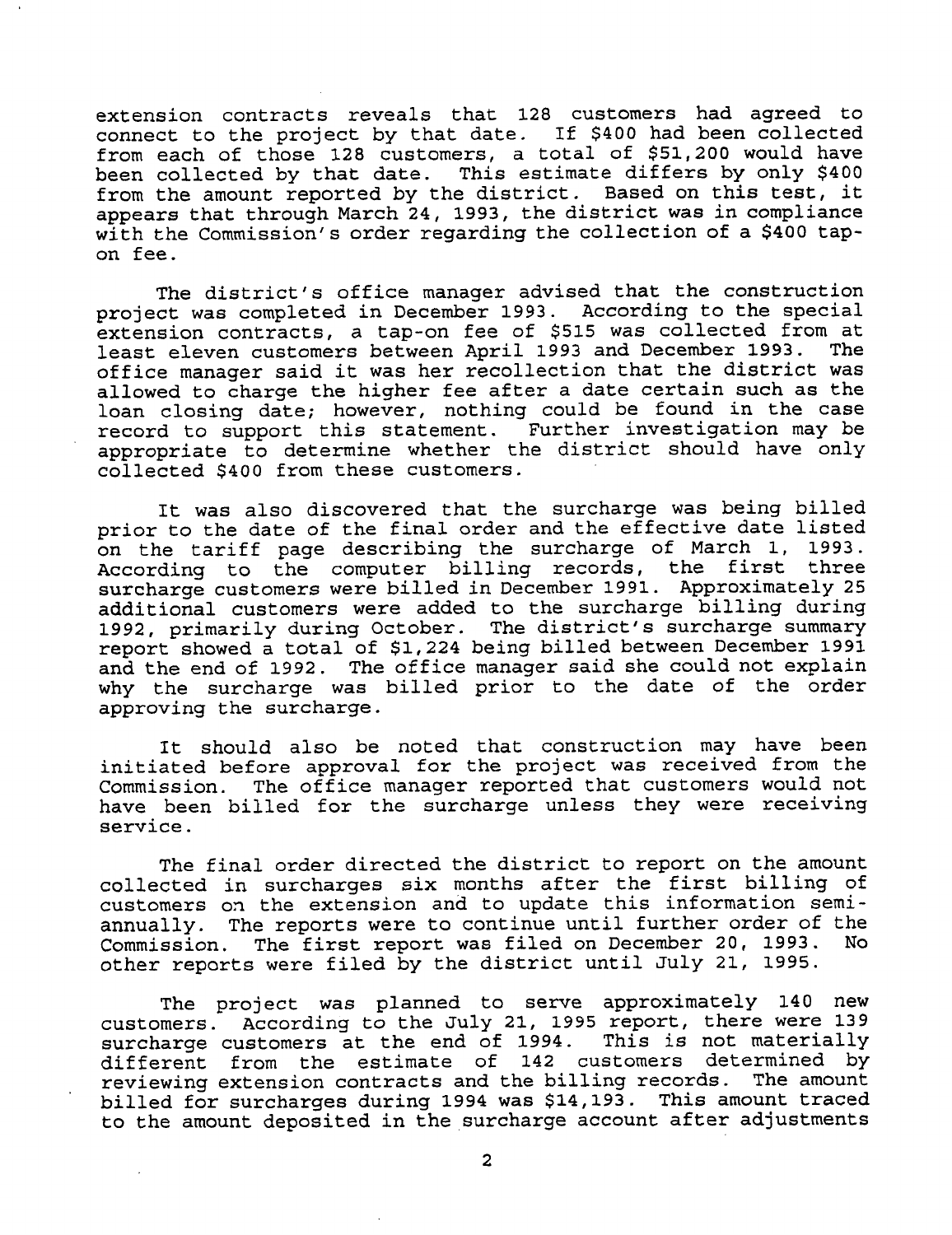for late charges and other adjustments. The surcharge billed was tested by recalculating the amount using information obtained from extension contracts and billing records regarding customer numbers<br>and dates billed. The amount recalculated by the test was not The amount recalculated by the test was not materially different from the amount reported by the district.

The amount reported as billed for the first two quarters of 1995 was also examined. With a customer base of 142 as determined in our estimate, the district would have billed approximately<br>\$7,668 during the first six months of 1995. This is not materially different from the amount actually reported by the district of \$7,619. Based upon our examination, it appears the amount reported as billed and deposited in the surcharge account is fairly stated.

According to <sup>a</sup> loan amortization schedule from KIA, this project will require approximately \$45,500 annually to service the debt. The surcharge should provide about \$15,100 as projected by<br>the district. The remaining \$30,400 will come from water service<br>revenue. The district is depositing \$2.600 per month into the The district is depositing \$2,600 per month into the surcharge account. The office manager reports the district has had no problems to this date meeting the debt service requirements.

## CN 93 —149 SURCHARGE

This project was expected to serve 65 customers. The financing plan was based upon a tap-on fee of \$515. According to<br>our review of the special extension contracts dated through the end of 1994, at least 63 customers paid \$515 each in tap-on fees which<br>is very close to the projections made by the district.

The final order in this case was dated July 9, <sup>1993</sup> and the effective date for the updated tariff page describing the surcharge was November 1, 1993. According to the billing records, the first customers on this project were billed in February 1994.

The final order in this case also directed the district to report on the amount collected in surcharges six months after the first billing of customers on the extension and to update this information semi-annually. The reports were to continue until further order of the Commission. No reports were filed in this case until July 21, 1995.

According to our review of extension contracts and billing records, there were approximately 78 customers on this project at<br>the end of 1994. The district's July 1995 surcharge report indicated only 60 customers as of December 1994. However, the same report listed 74 customers at January 1995 which is within a<br>reasonable range of our estimate. With a customer base of 78, the district would have billed approximately \$4,212 during the first<br>six months of 1995. This is not materially different from the amount actually reported by the district of \$4,138. It appears the

 $\overline{3}$